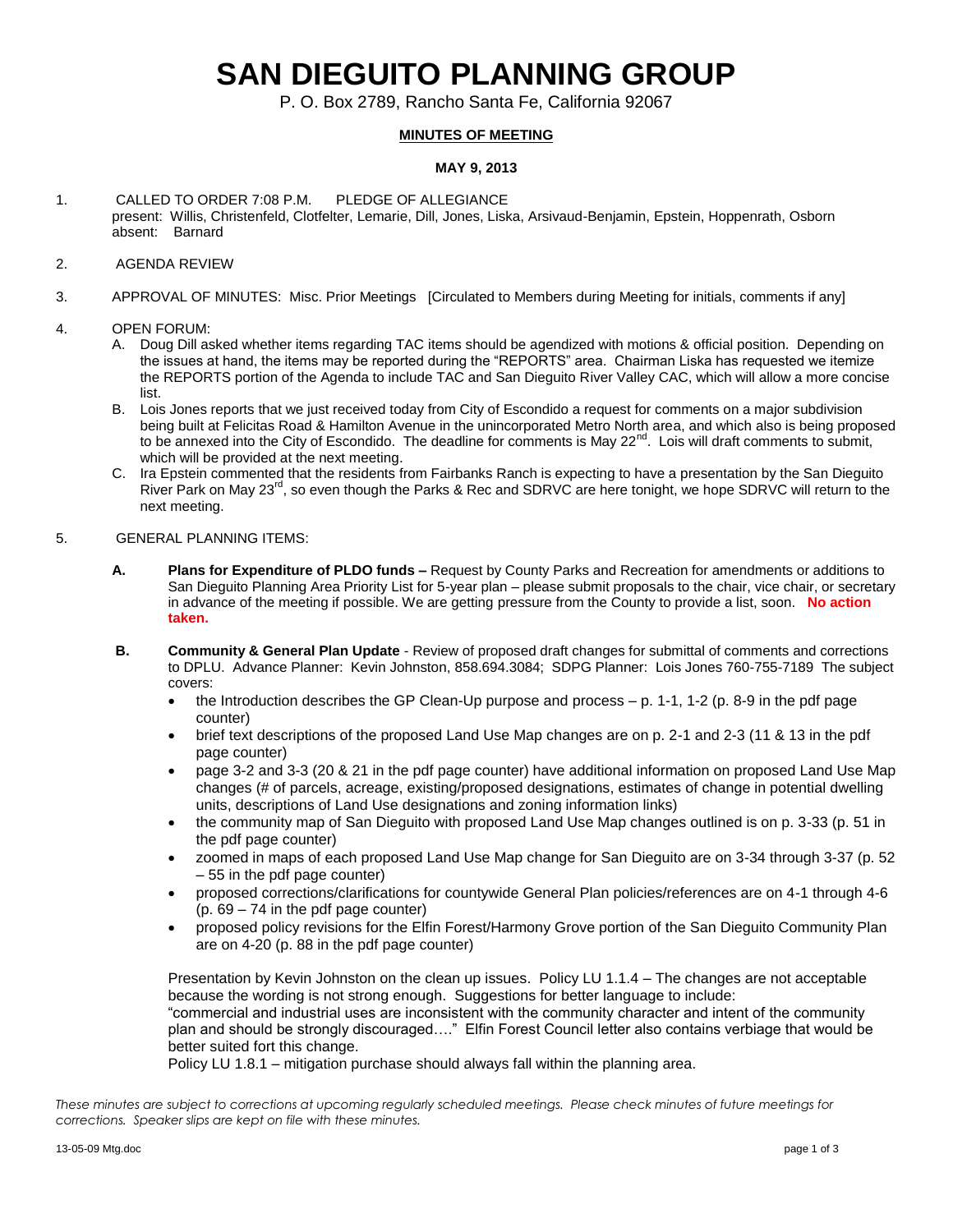Bob Citrano and Kevin Johnston will make revisions based on our suggestions and we will review at the next meeting.

- **C. County Parks & Recreation/Dept. of Public Works Proposed Community Pathway #35** presentation for proposed Pathway #35 for San Dieguito Community Trails & Pathways Plan. SD Co. Planner: Mark Massen, 858- 966-1351 Jill Bankston made a presentation on this proposed trail. Mark Massen introduced himself and is our newly appointed Parks & Rec reporesentative regarding PLDO funds, in addition to all activities in this area. Pathway 35 is the proposed link in the Coast-to-Crest rail to help connect through Fairbanks Ranch to the City border, up to Santa Luz. Concerns regarding the speed of the automobile traffic along this same road was brought up. The County should look very carefully at the impact of this proposed use. This proposed link is more practical than along the river, which is all private properties. Chair Liska also points out that the Fire Station has opened, for emergency use, the access to San Dieguito Road past Helen Woodward westbound. Chair Liska recommends we wait to May 23<sup>rd</sup> ' to allow the Fairbanks Ranch residents and other property owners adjacent to this proposed link to hear the proposal before we take official position, when Susan Carter from The SDRV JPA will be on agenda. *Continued to 5-23-2013*
- **D. San Dieguito River Park –** Presentation by Susan Carter updating the activities, funding, and trail planning. A large missing link is within the SDPG area, and consists of several planned segments. *Scheduled for May 23, 2013 – 7:30 time certain.*

#### 6. MAJOR PROJECTS AND LAND USE ITEMS:

- A**. STP 3500-12-015 West end of Artesian Road, Rancho Santa Fe** Submittal of site plan and boundary adjustment of one lot line on approximately 77.39 acres of land containing six existing legal parcels adjoining Artesian Road, previously created as part of PM 7270 in May 1978. This property is part of Santa Fe Valley Specific Plan. Applicant: RSF Holdings/contact: Wesley W. Pelzer 760-744-7125 DPS Planner: Ashley Gungle, 858-495-5375; SDPG Planner: Laurel Lemarie (858) 756-2835 *Postponed until further notice.*
- B**. P94-022W2; MUP Modification AT&T Mobility; Location: 9885 Orange Lane, Escondido 92029** Modification of existing facility. Original 150 sf equipment area & 30; tall monopole with three 8' antennas & 6; high chain link fence. Modification will consist of removal of existing wooden pole & antennas and installation of equipment on existing water tank, including 12 total 8; panel antennas, 24 RRU's, 12 surge suppressors, 6 tower-mounted amplifiers, and 2 GPS antennas. Also 15' of FRP screening will be added to the water tower to the screen the antennas & equipment plus expansion of base station equipment area by approximately 60 sf. Applicant: AT&T Mobility, Doug Munson (619) 972-4944; Planning Group: Don Willis (858) 481-6922. *Postponed to 5-23-2013*
- C. **Rancho Cielo SPA05-004, TM5440, TM5441; Replacement Maps, project totals 23.06 acres, 11 condominium DUs on 'Village Center' parcel, 31 condominium DUs on 'Parcel H'**; located at the intersection of Via Ambiente and El Brazo, Camino De Arriba, APNs 265-270-71, 264-410-02, 264-382-16. Submittal of proposed Preferred Project of 42 dwelling units, with revised architectural elevations and floor plans, as well as an Alternative Project with a total of 39 dwelling units, with reduced grading and the same revised architectural elevations and floor plans, as the Preferred Project. The Visual, Noise and Air Quality Studies will be submitted on December 4, 2012. Applicant: Rancho Cielo Estates, Ltd., Applicant's representative: Robert Chase, Fuscoe Engineering, (858) 554-1500; DPLU Planner: Dennis Campbell, (858) 505-6380; SDPG Planner: Doug Dill, (760) 736-4333 *Postponed to 5-23-2013*
- **D. SP13-001, GPA13-001, STP13-003, TM5575, REZ13-001, ER13-08-002 Eden Hills Valiano** located in Eden Valley at Mt. Whitney & Country Club Lane; APN#232-013-01,02,03, 232-020-55, 232-492-01, 232-500-18thru23, 235-031- 41 Request for tentative map approval, general plan amendment to accommodate the change in land use for a 5 neighborhood development. Applicant contact: Melissa Krause of Integral Communities, for Eden Hills Property Owner, LLC, 760-944-7511; County Planner: Beth Ehsan, 858-694-3103; SDPG Planner: Kevin Barnard 858-688- 1700 *Postponed Until Further notice.*
- **E. Cielo De Lusardi 3100-5456 (TM5456 RPL2), 3100-11-031 (P11-031); part of the Rancho Cielo Specific Plan, three contiguous parcels totaling 270 acres, consists of 18 dwelling units and 19 multi-family dwelling units located west of Del Dios Highway,** with access by streets Via Dora, Cerro Del Sol, and Via Rancho Cielo. Lots 1 - 18 with 18 single family DUs are APN 265-300-02 and APN 265-300-03; Condominium Lot 9 with 19 DUs is 9.40 acres, APN 265-300-05. Project Owner: Lavendar Hill Ranch LLC, and Cielo 182 LLC, (760) 744-3133; Applicants Name: Matt Simmons, (760) 471-2365; DPLU Project Manager: Larry Hofreiter, (858) 694-8846; SDPG Planner: Doug Dill, (760) 736-4333. Doug Dill reviewed the minor plan changes to meet the hydrology and drainage changes to the previously approved project. No action taken.
- **F. PDS2013-STP-13-007 Establish setbacks for Lot#304, The Crosby Estates located at 7530 Top O' The Morning Way,** apn#267-210-10-00. 2-story single family residence with 4-car garage. Applicant Contact: Scott

*These minutes are subject to corrections at upcoming regularly scheduled meetings. Please check minutes of future meetings for corrections. Speaker slips are kept on file with these minutes.*